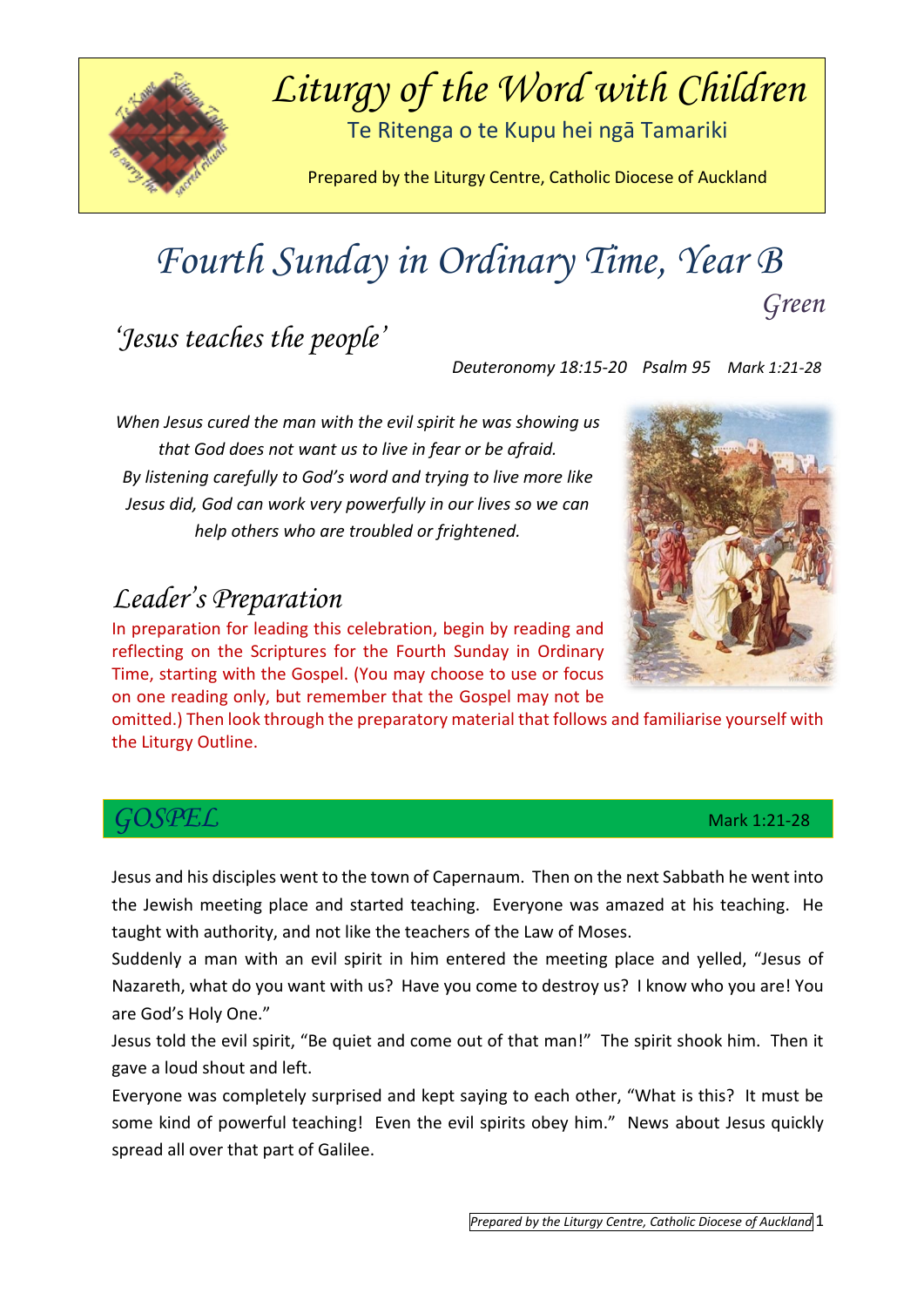#### *FIRST READING* Deuteronomy 18:15-20

The Lord said to Moses: I will choose one of their own people to be a prophet like you. I will give my message to that prophet, who will tell the people exactly what I have said. That prophet will speak in my name, and anyone who doesn't obey the message will answer to me.

| SALM                  |                                                                                                                                              | Psalm 95 |
|-----------------------|----------------------------------------------------------------------------------------------------------------------------------------------|----------|
| Response:             | If today you hear God's voice, harden not your hearts.<br>Alleluia!<br>or                                                                    |          |
|                       | Sing joyful songs to the Lord! Praise the mighty rock where we are safe.<br>Come to worship him with thankful hearts and songs of praise. R. |          |
|                       | Bow down and worship the Lord our Creator! The Lord is our God<br>and we are his people, the sheep he takes care of in his own pasture. R.   |          |
| <b>SECOND READING</b> | (not included this week)                                                                                                                     |          |
|                       | Scriptures from the Lectionary for Masses with Children (CEV)                                                                                |          |

## *Background to the Readings for Leaders*

The Book of Deuteronomy has the rules and regulations about every aspect of Jewish life including the role and purpose of priests and prophets. God promised that he would not desert his people - that there would always be a prophet to stand between them and God. Moses was the model for the prophets. — Jesus would be a fulfilment of the law and the prophets. In the ancient Jewish tradition, the prophet, the authoritative interpreter of God's word, was a key ministry.

*© Archdiocese of Chicago LTP. 1994 Used with permission*

In today's readings there is a strong link between the description of a true prophet as the mouthpiece of God and a scene where Jesus is described as one who teaches the people "with authority". — God is the source of this authority.

#### *Images from the Readings*

- With authority
- Powerful teaching
- We are safe
- Speak in my name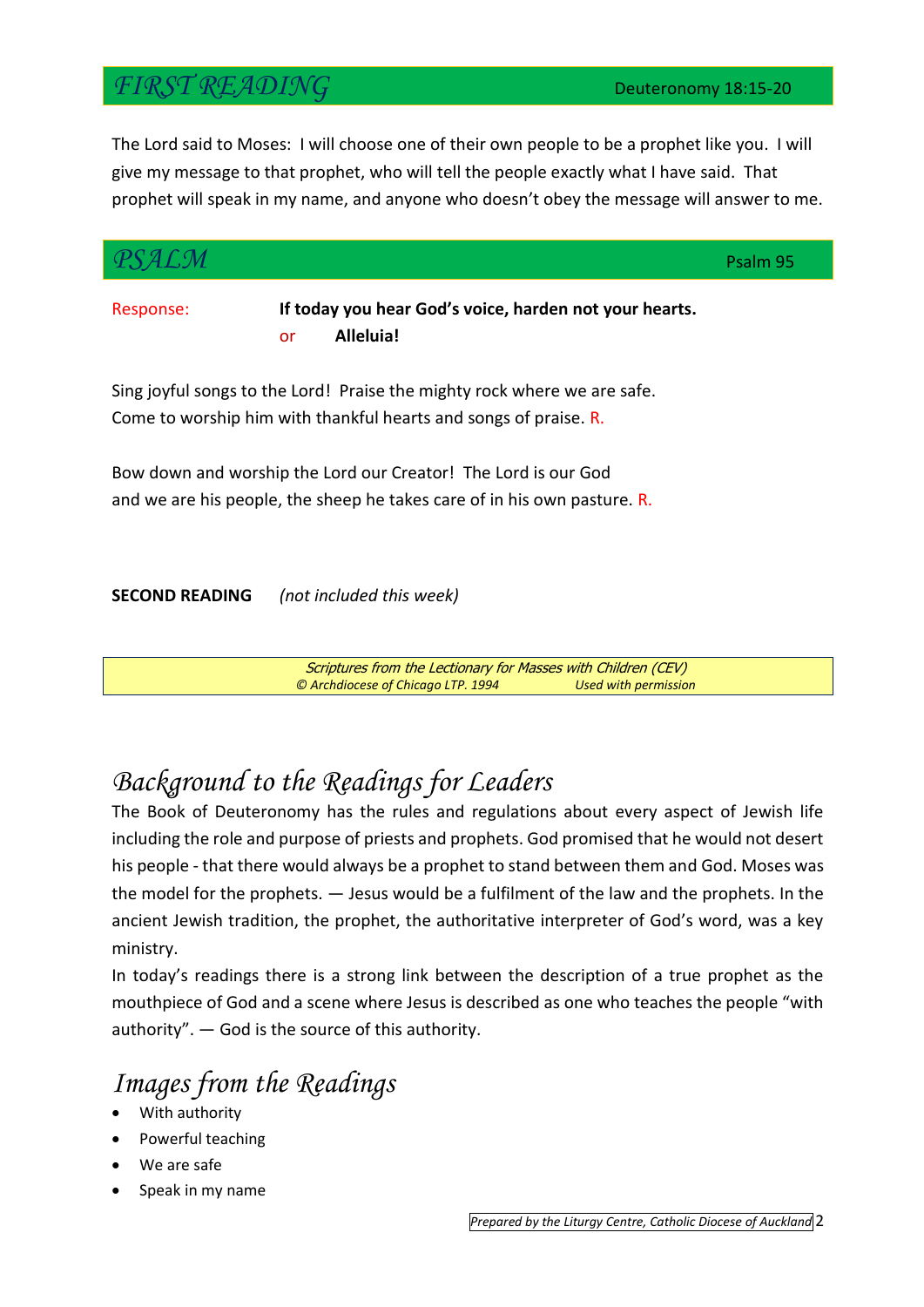### *Reflection for Leaders*

In an age where self-fulfilment, self-motivation, self-assertiveness, self-development are all catch-cries, as Christians, we are called upon to base our lives on a far greater authority than simply our own self-made wisdom and leadership. It is from God and God alone that our lives take their direction. Today's first reading describes this authority as the word and laws of God passed down through the prophets. In the Gospel it is seen as the authority given Jesus over sin and evil. The Gospel is really an extraordinary story and I'm sure the children can be helped to realise this. As an illustration of the authority and power of Jesus this simple scene is very effective. By relating the extraordinary right alongside the ordinary Mark reveals to us the enormous impression that Jesus made on the everyday lives of the people. We have Jesus teaching in the temple, not extraordinary, there were often teachers speaking in the temple on the Sabbath, there would have been lots of people around listening and fulfilling their Sabbath duties according to the law. Jesus though taught with astonishing conviction catching every ones attention, but that wasn't too extraordinary, then against this background of the ordinary routine Sabbath day temple activities someone possessed by "an evil spirit" began shouting at Jesus accusing him and calling him "God's Holy One" and we know the rest of the story and how Jesus' fame began to spread around the surrounding countryside. What a shock to the lives of the complacent, the ordinary: here was someone said to be from God who spoke with amazing authority and had power over evil spirits, - this news travelled like wild fire throughout the countryside. Isn't it the same news that we have, through our baptism, been commissioned to spread? How are we going about it? Is the news not still as vital and life changing now as it was then? Has it become stale and worn out? Doesn't it still rate as news-worthy in our world of mega happenings, multiple killings, millions of dollars lost to fire, robbery, flood, fraud, foolhardiness. Doesn't it add up to news these days when the agencies that process what news we hear compete with each other for the most gruesome killing, the most depraved act of bestiality, news of the worst possible scenario? Maybe we need to rethink our Good News and realize how relevant it in fact is for a world in which individuals grasp at any shred of hope and are in search for some conviction to base their lives upon.

## *Reflecting on the Readings with the children*

Before Sunday read over the suggested discussion points given in the Leader's Liturgy Outline. With the 8-12 year olds: First, listen to the children's own responses to the Reading/s and then, if needed, use some of the discussion starters suggested.

With the 5-7 year olds: Adapt some of the questions in the 8-12 material and then join with the older group for the 'Liturgical Action'*.* 

#### *Suggested Focus*

Prepare a focus for the area where the children's Liturgy of the Word is to be held:

Green cloth (ordinary time), Lectionary, candle,

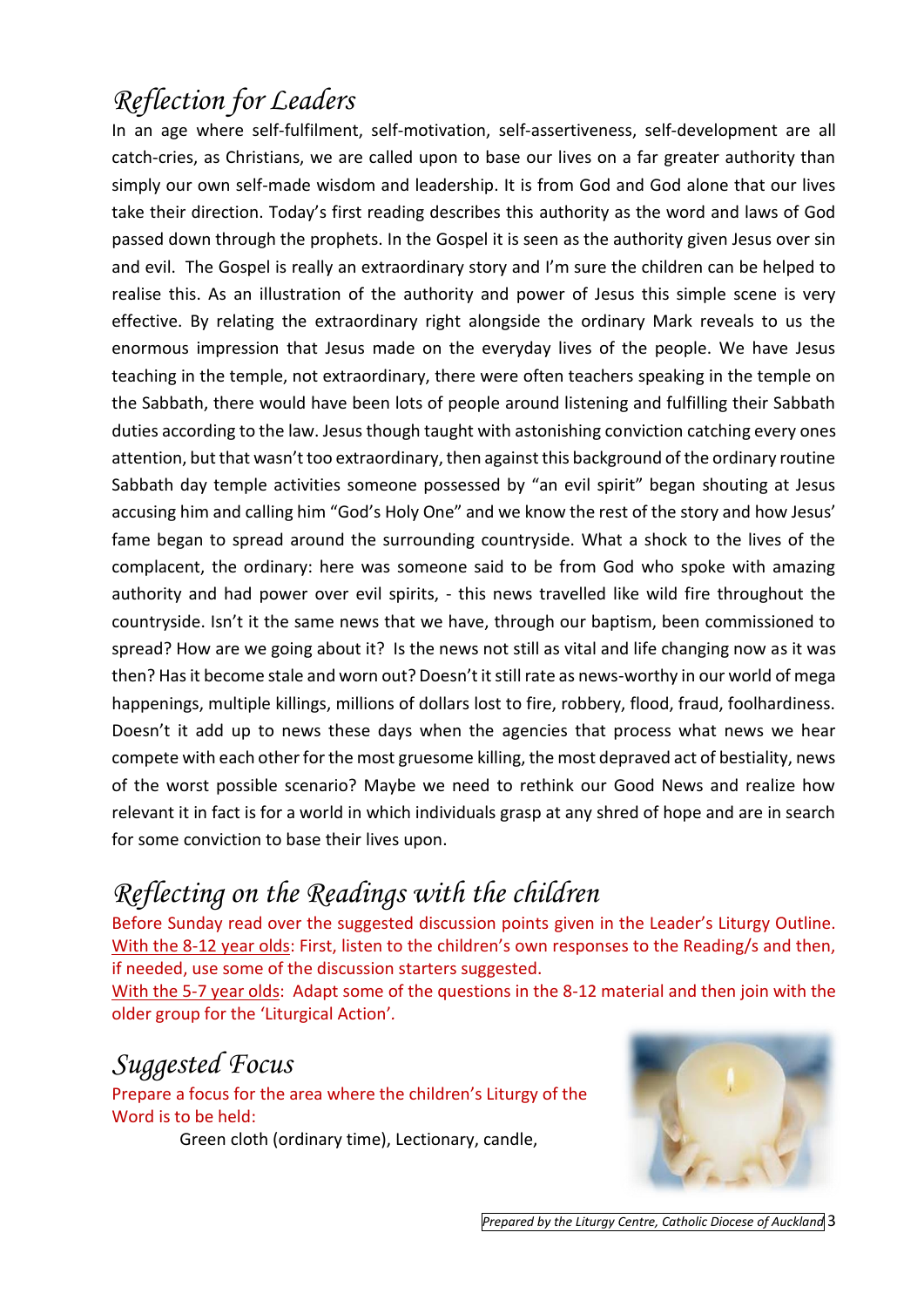## *LEADER'S LITURGY OUTLINE Fourth Sunday in Ordinary Time, Year B*

At a suitable moment after the Opening Rites, but before the First Reading is proclaimed, the children are presented with the Children's Lectionary and a candle and sent, with their ministers, to the place where they will celebrate their own Liturgy of the Word, with words of dismissal such as the following:

|                              | $INVITATION - P0whiri$ I invite the children to join in the procession for<br>their celebration of the Liturgy of the Word. |
|------------------------------|-----------------------------------------------------------------------------------------------------------------------------|
| To the Minister of the Word: | Receive this Book of Readings and proclaim God's Word<br>faithfully to the children entrusted to your care.                 |
|                              | Receive this candle as the light of Christ who is present in<br>his Word.                                                   |

## *PROCESSION WITH THE BOOK OF READINGS – Te Kapa o te Pukapuka Tapu*

#### *WELCOME – Ko te whakatau*

- Leader: Faithful God, You have blessed us with the gift of faith in you and your works. Help us to act bravely with faith in our lives, to live lives that show we have faith in your love.
- ℞ **Amen.**

#### *First Reading: Deuteronomy 18:15-20*

| (if used) |           | The Word of the Lord / Ko te Kupu a te Ariki<br>Thanks be to God / Whakamoemiti ki te Atua |
|-----------|-----------|--------------------------------------------------------------------------------------------|
| Psalm 95  | Response: | If today you hear God's voice, harden not your hearts.<br>Alleluia!<br>or                  |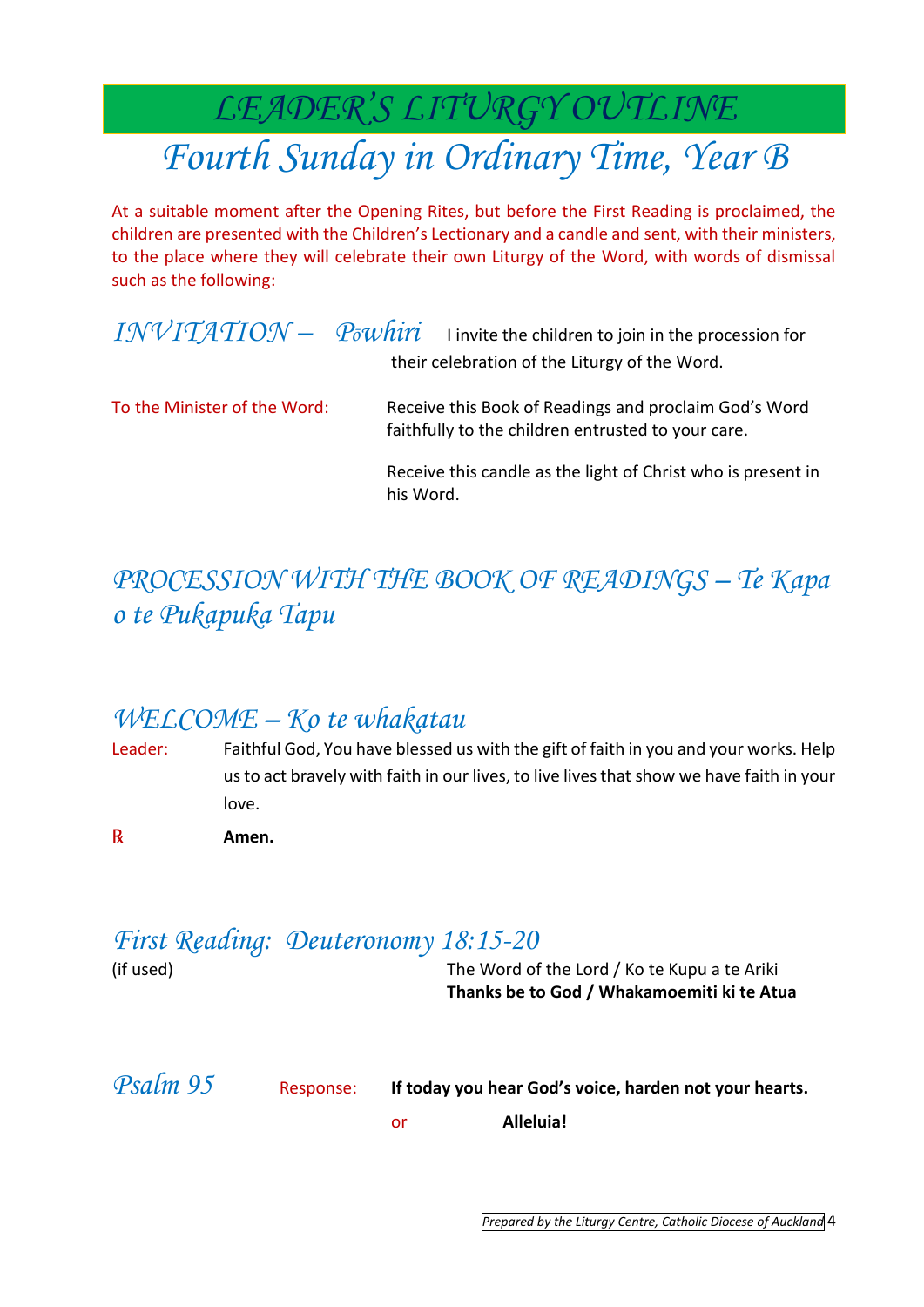#### *GOSPEL ACCLAMATION (Sing) Music © 2011 Maria Guzzo*



### *Gospel: Mark 1:21-28*

| Minister of the Word:<br>Children: | A reading from the Holy Gospel according to Mark<br>Glory to you, O Lord / Korōria ki ā koe, e te Ariki |  |  |
|------------------------------------|---------------------------------------------------------------------------------------------------------|--|--|
| At the end of the Gospel:          | The Gospel of the Lord                                                                                  |  |  |
| Children:                          | Praise to you, Lord Jesus Christ / Kia whakanuia rā koe, e te                                           |  |  |
|                                    | Ariki, e Hēhu Karaiti.                                                                                  |  |  |

### *REFLECTING ON THE READINGS WITH THE CHILDREN – Whai Whakaaro*

**8-12 year olds:** *Suggested Beginning: A good place to begin is with the question: What did you hear? Allow each child the opportunity to respond in their own words to hearing the Word of God. Then begin a general discussion, building on these responses, perhaps using some prepared questions, like the following, to stimulate ideas.* 

- Jesus was recognised by his actions, we too have a mission to be recognised as his followers by our actions. When we act out of faith in God wonderful things happen. Until we begin to live and act with faith we are one among the many of those who have been called and chosen but who have not yet begun to realise fully what it means to be followers of Christ.
- Why do you think the people were amazed and astonished at the way Jesus taught? What did the man with an unclean spirit call Jesus?
- What did the people in the temple say about Jesus?
- Which words or phrases from the Gospel stick in your mind? (Read the Gospel through again slowly to help the children remember it.)

**5-7 year olds**: Adapt some of the questions in the 8-12 material and then join with the older group for the 'Liturgical Action'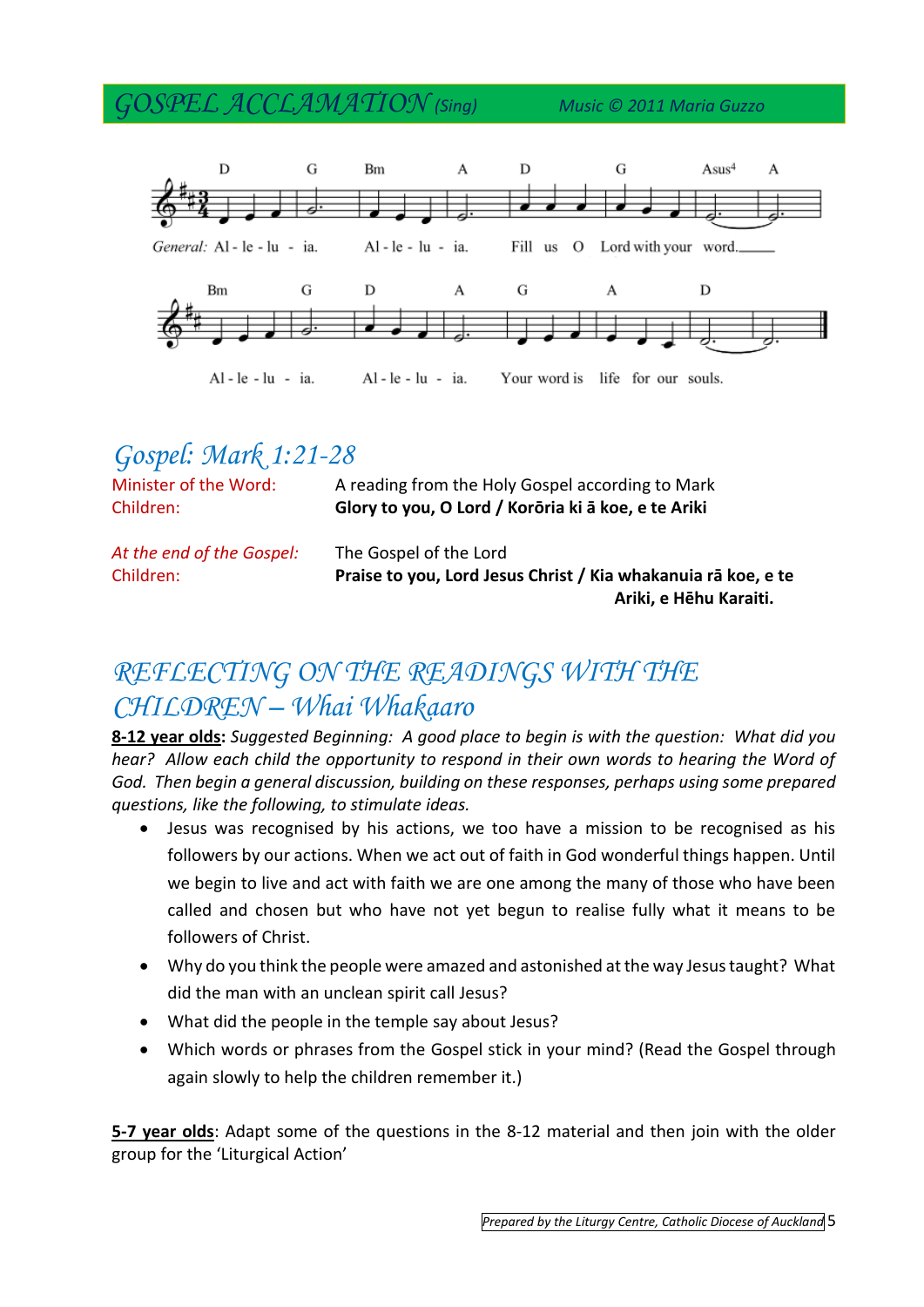## *LITURGICAL ACTION – Ko te Ritenga Karakia*

The children could mime out or make a short play of the Gospel scene,

with the character of Jesus and the crowd in the temple who begin to listen and slowly crowd around to hear the powerful message.

*Focus the children on the play by asking questions beforehand. How would the people have felt hearing Jesus, a stranger, speaking in the temple with power and authority that they had never heard before? When he cast out the evil spirit from the man how would they have felt? You might discuss actions of faith with the children. Ask them to give you some occasions from their own lives when they or someone they know of has acted out of faith. These could be listed on a chart prepared beforehand headed "Acts of Faith". To hang such a poster in the church for everyone to read might be an inspiration to some people.*

#### *PROFESSION OF FAITH – Panui o te Whakapono*

We believe in God the Father, who made the whole world. We believe in Jesus Christ, the Son of God, who was born in Bethlehem and lived among us, who died on the cross for us, and rose from the dead. We believe in the Holy Spirit who brings life and love to us all. We believe that the Church is one family, and that one day we will share everlasting life with God in heaven. Amen.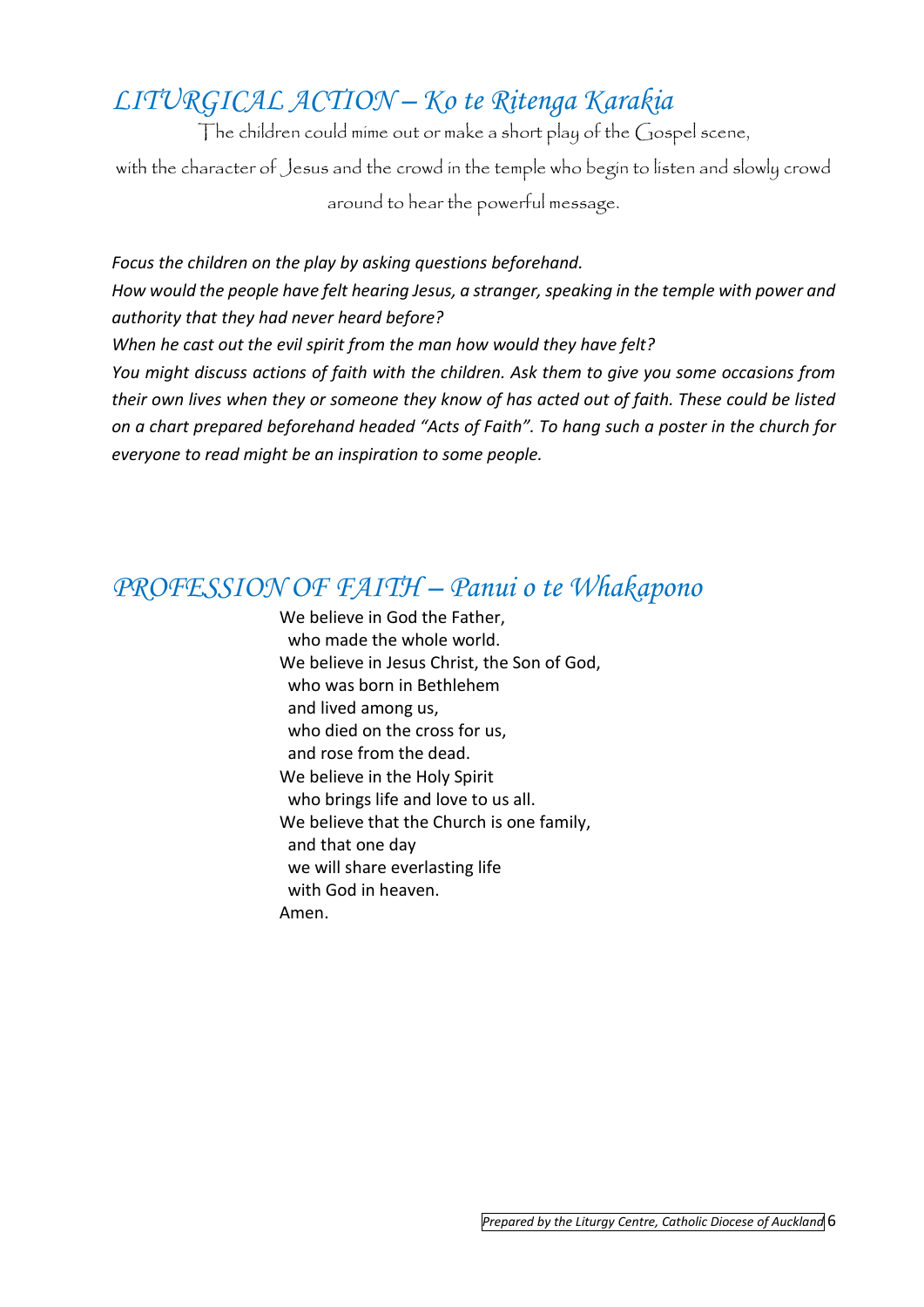## *PRAYER OF THE FAITHFUL – Te Īnoīnga o te Hunga Whakapono*

(Here are some suggested intercessions; you are encouraged to compose your own according to the age and experience of the children)

Leader: Having listened to the Word of God, let us call on God with happy hearts for our needs.

- For the Church our mother, that the sick and dying will receive her peace. Let us pray to the Lord  $R$  Lord hear our prayer
	- or **E te Ariki whakarongo mai rā ki a mātou**
- For a stop to the suffering of oppressed people everywhere. Let us pray to the Lord  $R$  Lord hear our prayer
	- or **E te Ariki whakarongo mai rā ki a mātou**
- For all children, that they may have good people to care for them throughout their lives.
	- Let us pray to the Lord  $R$  Lord hear our prayer
	- or **E te Ariki whakarongo mai rā ki a mātou**
- That we will always be gentle with others.
	- Let us pray to the Lord  $R$  Lord hear our prayer or **E te Ariki whakarongo mai rā ki a mātou**
- Leader: God our creator and our hope, Lord of the universe, look with kindness upon those for whom we pray and grant our prayer through Jesus Christ our Lord.
- All: **Amen**

The children re-join the assembly before the prayers over the gifts.